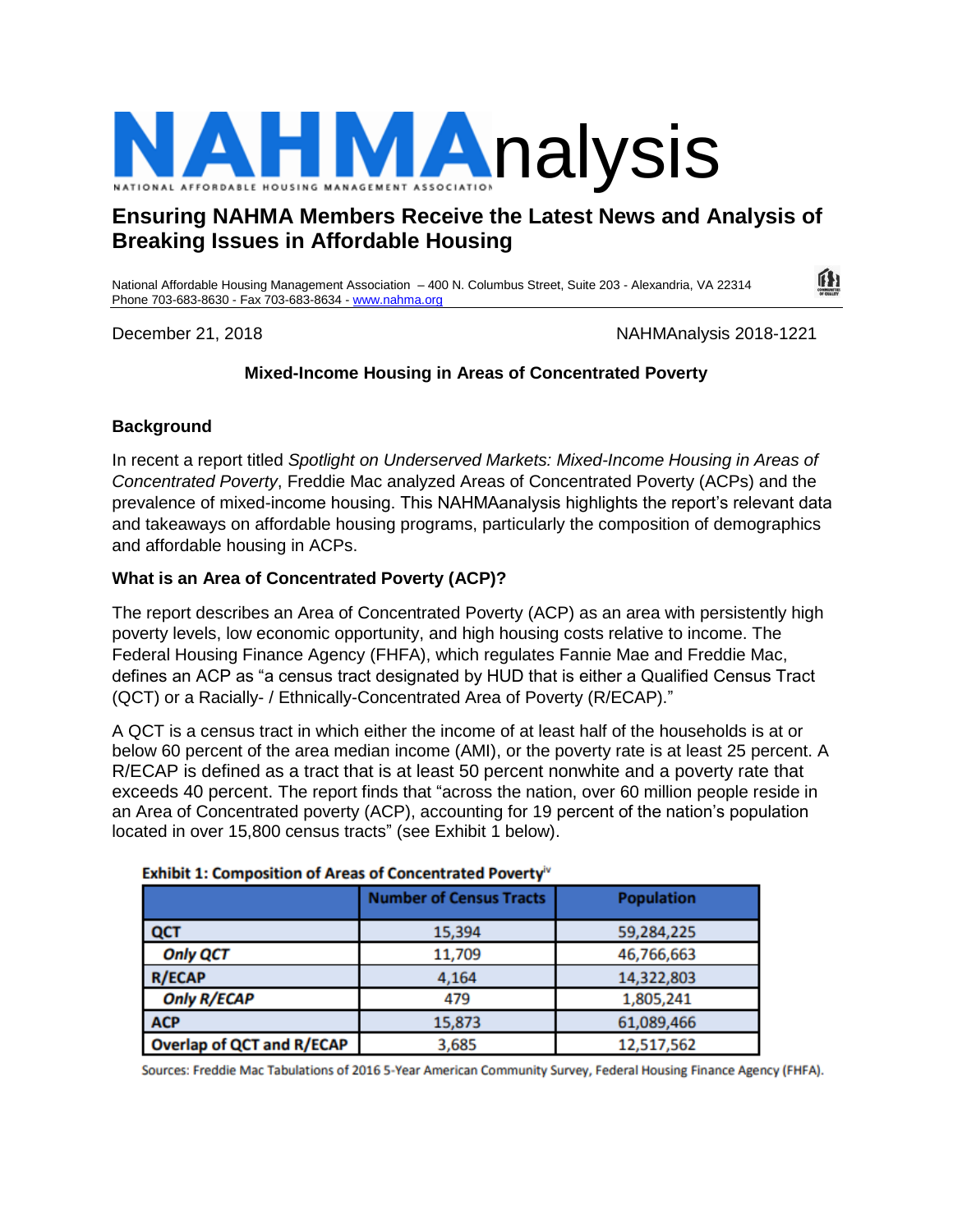# **Population Characteristics in ACPs**

Demographically, in the past five years, the population living in an ACP grew by 2.1 percent. Of the 61 million people living in ACPs, 29 percent of residents are children and young adults aged 19 or younger. In terms of racial demographics, African Americans make up around 27 percent of people living in ACPs, notably high given that this racial group makes up only 12.6 percent of the U.S. population. The report also notes that American Indian and Alaska Natives (AIAN) account for 1.5 percent of the ACP population; however, over 35 percent of Americans of AIAN descent live in ACPs (see Exhibit 5).

|                                            | <b>Percent Living in an ACP</b> | <b>Percent of Total ACP Population</b> |  |  |  |
|--------------------------------------------|---------------------------------|----------------------------------------|--|--|--|
| Caucasian                                  | 13.8%                           | 53.5%                                  |  |  |  |
| <b>African American</b>                    | 40.3%                           | 26.8%                                  |  |  |  |
| <b>American Indian and Alaska Native</b>   | 35.8%                           | 1.5%                                   |  |  |  |
| <b>Asian</b>                               | 15.3%                           | 4.2%                                   |  |  |  |
| <b>Native Hawaiian or Pacific Islander</b> | 26.7%                           | 0.2%                                   |  |  |  |
| <b>Two or More Races</b>                   | 21.5%                           | 3.5%                                   |  |  |  |
| <b>Other</b>                               | 40.1%                           | 10.2%                                  |  |  |  |

**Exhibit 5: Racial Composition of Areas of Concentrated Poverty** 

Source: Freddie Mac Tabulations of 2016 5-Year American Community Survey. The left column refers to the percentage of each racial group living in an area of concentrated poverty (e.g. 13.8 percent of Caucasians live in an ACP). The second column refers to the composition of areas of concentrated poverty, (e.g. of all people living in ACPs, 53.5 percent are Caucasian).

#### **Economic and housing data that documents the characteristics ACPs**

The report finds the median household in an ACP earns only 47.6 percent of the median household income outside of an ACP. Also, close to two-thirds of all households in the U.S. that earn under \$40,000 a year live in an ACP, leading to an extremely high poverty rate. The report states, "the national poverty rate is 15.4 percent — when ACPs are removed, this rate drops to 11.3 percent. ACPs alone have a poverty rate of 33.3 percent. The R/ECAP segment of this region has a poverty rate of 45 percent — nearly three times higher than the national rate." The report also notes that ACP census tracts do contain residents at various income levels, making mixed-income housing an attractive option for economic growth and inclusion in these areas.

Given the relationship between housing cost burden and income, the report finds renters in ACPs pay a high percentage of their income on housing. The report states, "nearly a third (32.7 percent) of [ACP] renters pay at least 50 percent of their income on rent, meaning that they are considered severely rent burdened. This compares with 26 percent for the nation." The reports also notes that multifamily rental units make up over 27 percent of all housing in ACPs, (compared with around 15 percent for the nation), and the homeownership rate in ACPs is lower compared to the rest of the country.

Housing quality is as important as the amount and type of available housing. The report finds that housing in ACPs is generally of lesser quality than housing in non-ACPs. Multifamily rental units in ACPs tend to be older, "with 15.6 percent of units having been built prior to 1940, compared with 10.9 percent for the nation. In addition, nearly half of the nation's multifamily rental housing stock was built in 1980 or later, while only 37.7 percent of units in ACPs was built during this time period. The high concentration of rental units built before 1980 in ACPs is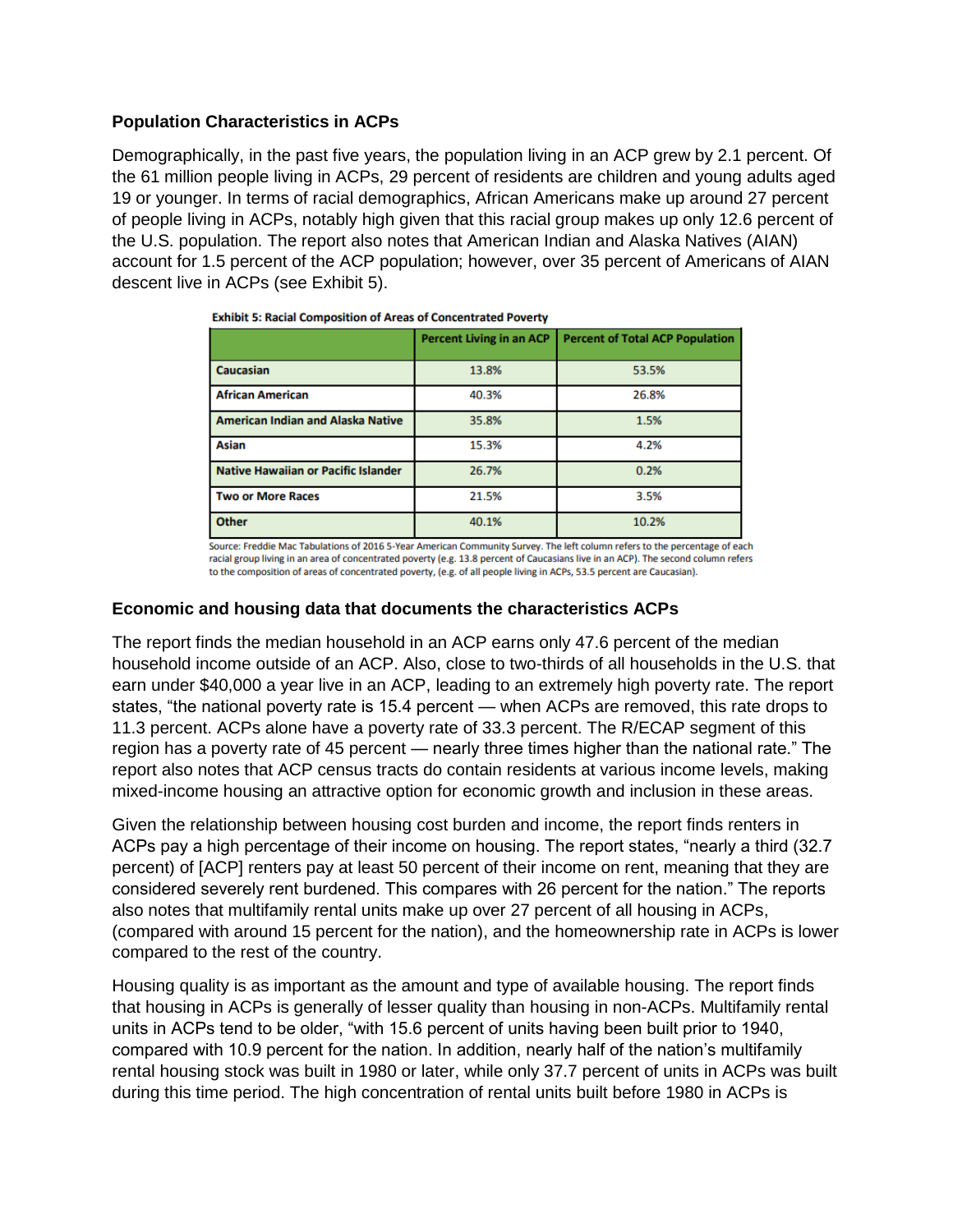significant, especially given that paint containing lead was banned in 1978 and these units may expose young children to lead poisoning." These findings highlight the importance of the Low Income Housing Tax Credit (LIHTC), which has served as the primary affordable housing development tool post 1980s.

In terms affordable housing supply and housing assistance, the report finds close to 6 million multifamily rental units exist in ACPs, "of which roughly 2.5 million (43.5 percent) are documented as being supported by a federal or state subsidy or loan guarantee program. This rate is substantially higher than the rest of the nation, where only 19.3 percent of the multifamily housing stock is subsidized…In total, subsidized housing in ACPs makes up 51.4 percent of the national subsidized stock, despite ACPs only comprising 18.1 percent of the housing stock and 29.8 percent of the rental stock. Subsidized properties in ACPs tend to be larger than the nation as a whole; the average property in an ACP has 83 units while areas outside of ACPs average only 56 units. The three most prominent programs serving ACPs are LIHTC, Projected-Based Section 8, and Public Housing, which together comprise 94.4 percent of the subsidized housing market in these areas." The properties in ACPs are also more prevalent in urban/nonrural areas, compared to rural areas (see exhibits 3 and 4).

|                                                              | <b>Properties</b> | <b>Assisted</b><br><b>Units</b> | Average<br><b>Number</b><br>of Units | <b>Percent of</b><br><b>Units in</b><br>Program | <b>Percent of</b><br><b>ACP Subsidized</b><br><b>Properties</b> | <b>Percent of ACP</b><br><b>Subsidized</b><br><b>Units</b> |
|--------------------------------------------------------------|-------------------|---------------------------------|--------------------------------------|-------------------------------------------------|-----------------------------------------------------------------|------------------------------------------------------------|
| <b>LIHTC</b>                                                 | 15,849            | 1,278,398                       | 80.7                                 | 48.2%                                           | 51.4%                                                           | 50.2%                                                      |
| <b>Section 8</b>                                             | 8,958             | 705,316                         | 78.7                                 | 51.5%                                           | 29.1%                                                           | 27.7%                                                      |
| <b>HOME</b>                                                  | 5.186             | 110.370                         | 21.3                                 | 49.5%                                           | 16.8%                                                           | 4.3%                                                       |
| <b>Public Housing</b>                                        | 3,582             | 704.677                         | 196.7                                | 68.7%                                           | 11.6%                                                           | 27.7%                                                      |
| <b>All Subsidized</b><br><b>Housing - in ACPs</b>            | 30,814            | 2,548,408                       | 82.7                                 | 51.4%                                           |                                                                 |                                                            |
| <b>All Subsidized</b><br><b>Housing - Outside</b><br>of ACPs | 43,242            | 2,410,759                       | 55.8                                 | 48.6%                                           |                                                                 |                                                            |

**Exhibit 3: Subsidy Programs in ACPs** 

Source: Freddie Mac Tabulations of the National Housing Preservation Database. Note that the percentages in the last two columns exceed 100 percent. The reason for this is duplicate subsidies. If a property has more than one subsidy, it will count in the total once but in the component twice. In addition, this table only includes multifamily structures.

#### **Exhibit 4: Subsidies Programs in ACPs by Region Type**

| Program                                                      | <b>Properties</b> |                 | <b>Units</b>                      |              |                 |                                   |
|--------------------------------------------------------------|-------------------|-----------------|-----------------------------------|--------------|-----------------|-----------------------------------|
|                                                              | <b>Rural</b>      | <b>Nonrural</b> | <b>Percentage</b><br><b>Rural</b> | <b>Rural</b> | <b>Nonrural</b> | <b>Percentage</b><br><b>Rural</b> |
| <b>LIHTC</b>                                                 | 3,020             | 12,829          | 19.1%                             | 133,609      | 1,144,789       | 10.5%                             |
| <b>Section 8</b>                                             | 1,841             | 7,117           | 20.6%                             | 88,213       | 617,103         | 12.5%                             |
| <b>HOME</b>                                                  | 655               | 4,531           | 12.6%                             | 12,161       | 98,209          | 11.0%                             |
| <b>Public Housing</b>                                        | 733               | 2,849           | 20.5%                             | 94,401       | 610,276         | 13.4%                             |
| <b>All Subsidized</b><br><b>Housing - in ACPs</b>            | 6,819             | 23,995          | 22.1%                             | 343,215      | 2,205,193       | 13.5%                             |
| <b>All Subsidized</b><br><b>Housing - Outside</b><br>of ACPs | 19,364            | 23,878          | 44.8%                             | 690,323      | 1,720,436       | 28.6%                             |

Source: Freddie Mac Tabulations of the National Housing Preservation Database